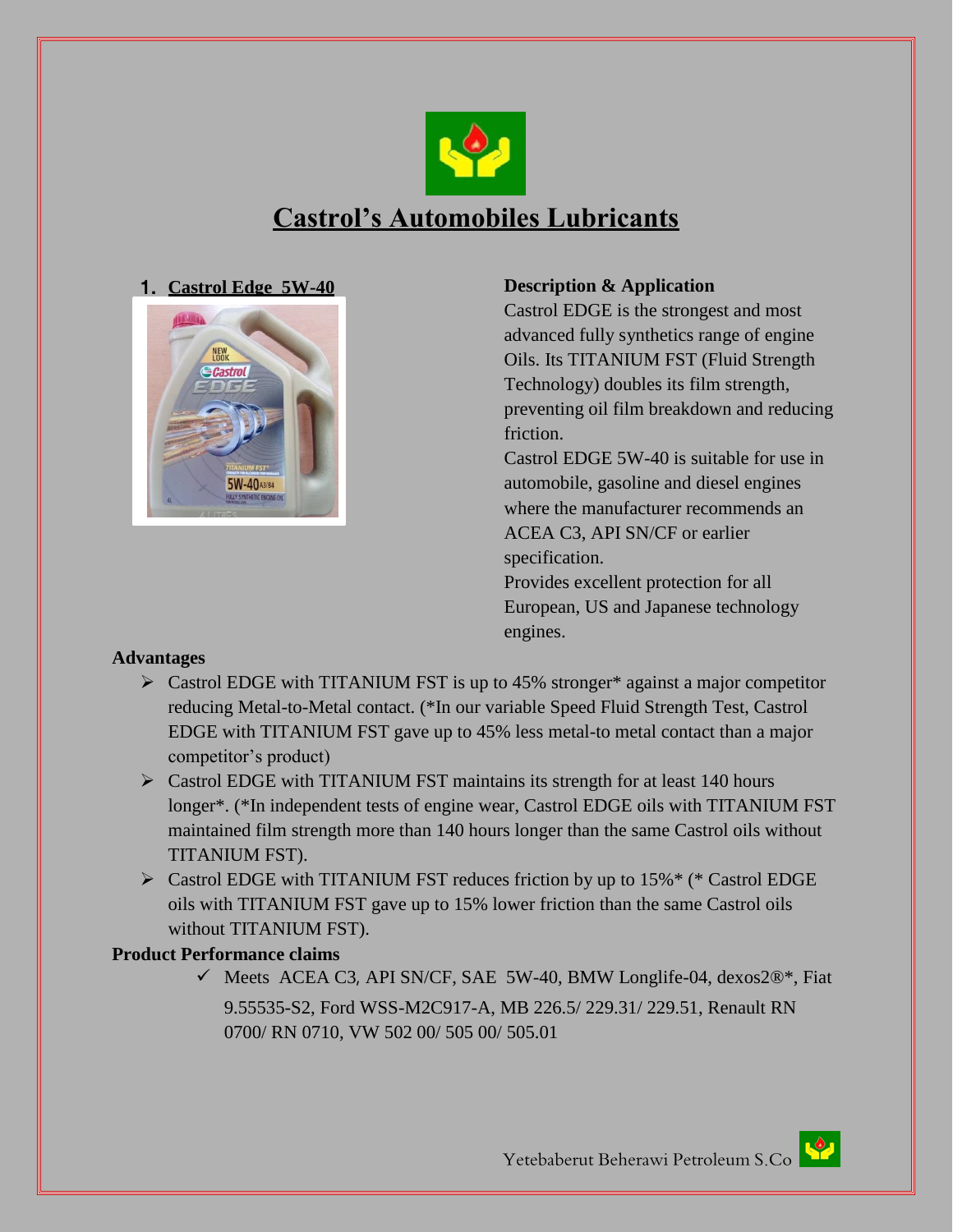#### 2. **Castrol GTX 20W-50**



#### **Description & Application**

Castrol GTX is one of the world's most trusted engine oils. It's more than just oil. It's liquid engineering that protects against the problems your engine faces every day. Severe driving conditions can cause the buildup of a thick, tar-like, substance called sludge.

Sludge can block your engine's vital oil ways like cholesterol – and if untreated it can rob an engine of power and, ultimately, its life.

#### **Advantages**

- $\triangleright$  Castrol GTX Double Action Formula cleans away old sludge<sup>\*</sup>, and protects against new sludge formation better than tough industry standards (\*Vs API SL limts)
- $\triangleright$  Castrol GTX 20W-50 is suitable for use in automotive gasoline and diesel engines where the manufacturer recommends and ACEA A3/B3, API SL/CF or earlier specification 20W-50 lubricant.
- $\triangleright$  Provides superior protection against engine sludge Vs API SL limits
- Castrol GTX has passed the API's toughest sludge tests and is proven to provide 25% superior engine protection Vs API SL standard.
- $\triangleright$  It provides superior protection against the oil burn-off, 60% better than the tough industry volatility test. As your engine ages, oil burns off faster. Over time, this can increase engine wear, shortening the life of your vehicle.

#### **Product Performance claims**

 $\checkmark$  Meets ACEA A3/B3, API SL/CF, SAE 20W-50

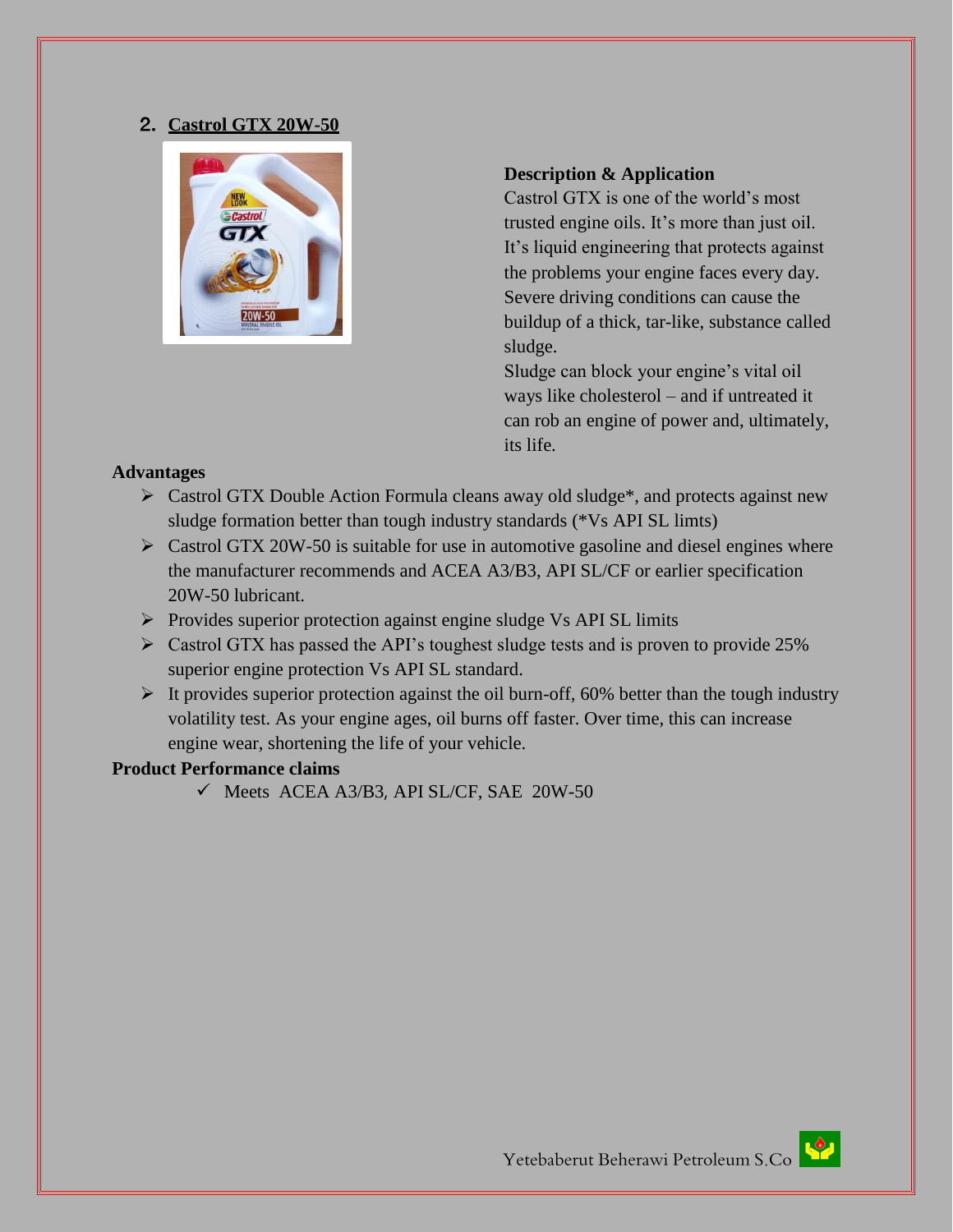# **Castrol's Heavy Duty Trucks & Machinery Lubricants**

1. **Castrol Vecton 15W-40**





## **Description & Application**

Castrol Vecton 15W-40 is an advanced multi-grade diesel engine oil, formulated with unique System 5 Technology for up to 40% better performance.\*

Castrol Vecton 15W-40 is suitable for a wide range of European, US and Japanese diesel engines, used in on- and off-highway applications.

# **Advantages**

Modern engines operate in constantly changing conditions which impacts engine performance. Castrol Vecton 15W-40's unique System 5 Technology adapts to these changing conditions to help maximize performance in 5 key areas:

- 1 Fuel Consumption: Fights oil thickening resulting in better fuel efficiency
- 2 Oil Consumption: Fights piston deposits, resulting in lower oil consumption
- 3 Oil Change Interval: Fights contaminants, resulting in longer oil drain intervals
- 4 Component Life: Fights wear and corrosion, enhancing the life of critical engine components
- 5 Power: Fights soot, improving engine power all the way through the oil drain

New Castrol Vecton 15W-40 with unique System 5 Technology adapts to changing engine conditions delivering up to 40% better performance\*

\*In independent laboratory tests, Castrol Vecton 15W-40 performed up to 40% better than API and ACEA industry standard limits across oil thickening, piston deposits, soot handling and wear and corrosion.

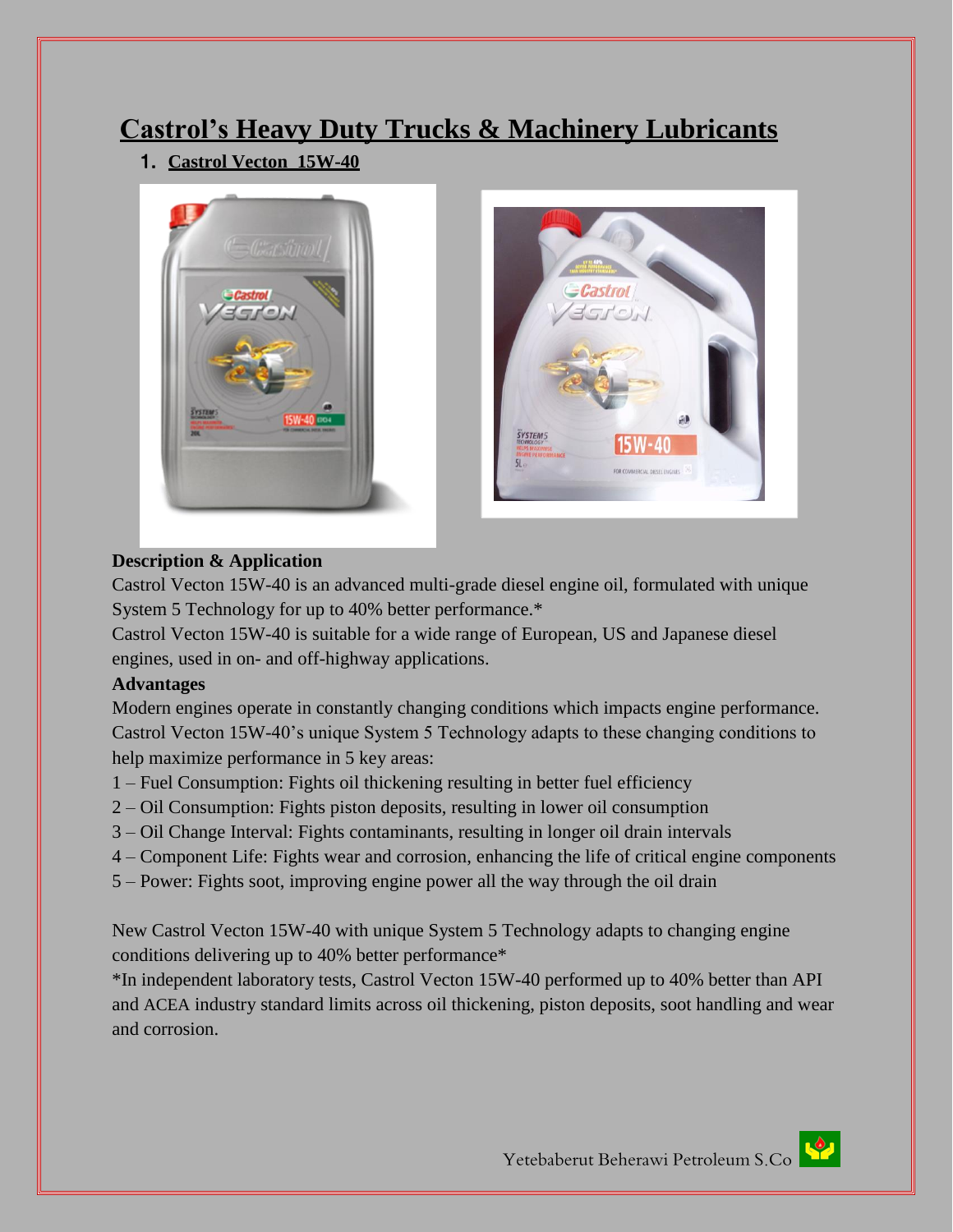#### **Product Performance claims**

 $\div$  API CI-4/SL, ACEA E7, DHD-1, CAT ECF-2, Cummins CES 20.076, 20.077, 20.078, Mack EO-M Plus, EO-N, MAN M3275-1, MB-Approval 228.3, RVI RLD-2, Volvo VDS3

# 2. **Castrol Tection 15W-40**



## **Description & Application**

Castrol Tection Global is a 15W-40 mixed fleet multi-grade diesel engine oil designed to provide excellent protection for fleets containing vehicles from a variety of manufacturers.

## **Advantages**

- $\triangleright$  Castrol Tection Global's primary application is in Euro 4<sup>\*</sup> and Euro 3 European technology vehicles, in US Technology vehicles and in Japanese technology vehicles.
- $\triangleright$  Castrol Tection Global 15W-40 is a truly versatile product which can be used in Trucks, buses, LCVs, off-road vehicles and equipment and also in agricultural vehicles.
- $\triangleright$  Castrol Tection Global 15W-40 provides excellent protection for a wide variety of engine makes, so is the first choice for on and off-road fleets which contain different vehicles types.
- $\triangleright$  Excellent protection for all European, US and Japanese technology engines.
- $\triangleright$  Castrol Tection Global 15W-40's versatile formulation provides protection against wear and deposits, ensuring reduced maintenance costs and preventing unscheduled downtime.
- $\triangleright$  Reduced inventory, Castrol Tection Global 15W-40 is so versatile, mixed fleets need to stock only one engine oil.
- Extended oil drain intervals. Castrol Tection Global 15W-40 is approved by OEMs for use at extended drain intervals, so reducing downtime and servicing costs.

## **Product Performance claims**

 $\checkmark$  API CI-4/CF, ACEA E7, E5, E3, Global DHD-1, CAT ECF-2, RVI RLD, Volvo VDS-3, Cummins CES 20.076, 20.077, 20.078, Mack EO-M Plus, MB-Approval 228.3, MAN M 3275, Meets DAF requirements

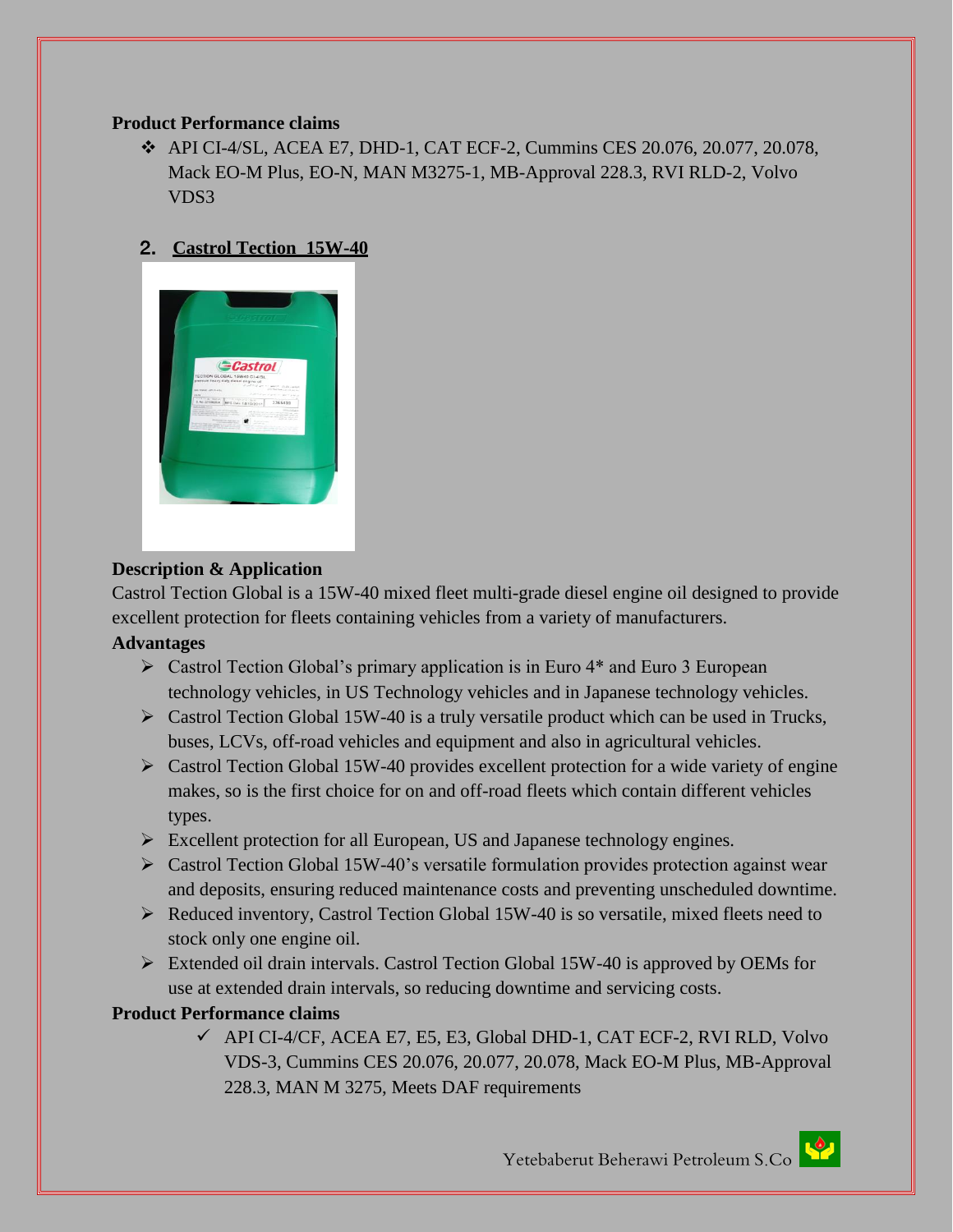# 3. **Castrol CRB Mono 30/40/50**



## **Description & Application**

Castrol CRB Mono diesel engine oil is designed to provide excellent protection, especially at high engine temperatures, ensuring longer engine life.

Castrol CRB Mono is designed for naturally aspirated diesel engine vehicles and is also suitable for use in tractors and agricultural equipment.

#### **Advantages**

- $\triangleright$  Castrol CRB Mono forms a protective layer that works harder at high engine temperature, ensuring longer engine life.
- $\triangleright$  Greater protection against wear even at high temperature conditions
- $\triangleright$  Maintains excellent oil pressure in older engines
- $\triangleright$  Reduced oil consumption

## **Product Performance claims**

 $\checkmark$  Meets API CF requirements and above

## 4 **Castrol CRB Mono 10W**

## **Description & Application**

Castrol CRB Mono 10W is high performance diesel engine oil, designed for use in a wide range of applications that require a mono-grade 10W oil.

Castrol CRB Mono 10W is mainly for use in hydraulic and certain transmission applications, but is also suitable for use in diesel engines as well as other applications that specify the use of a mono-grade 10W engine oil.

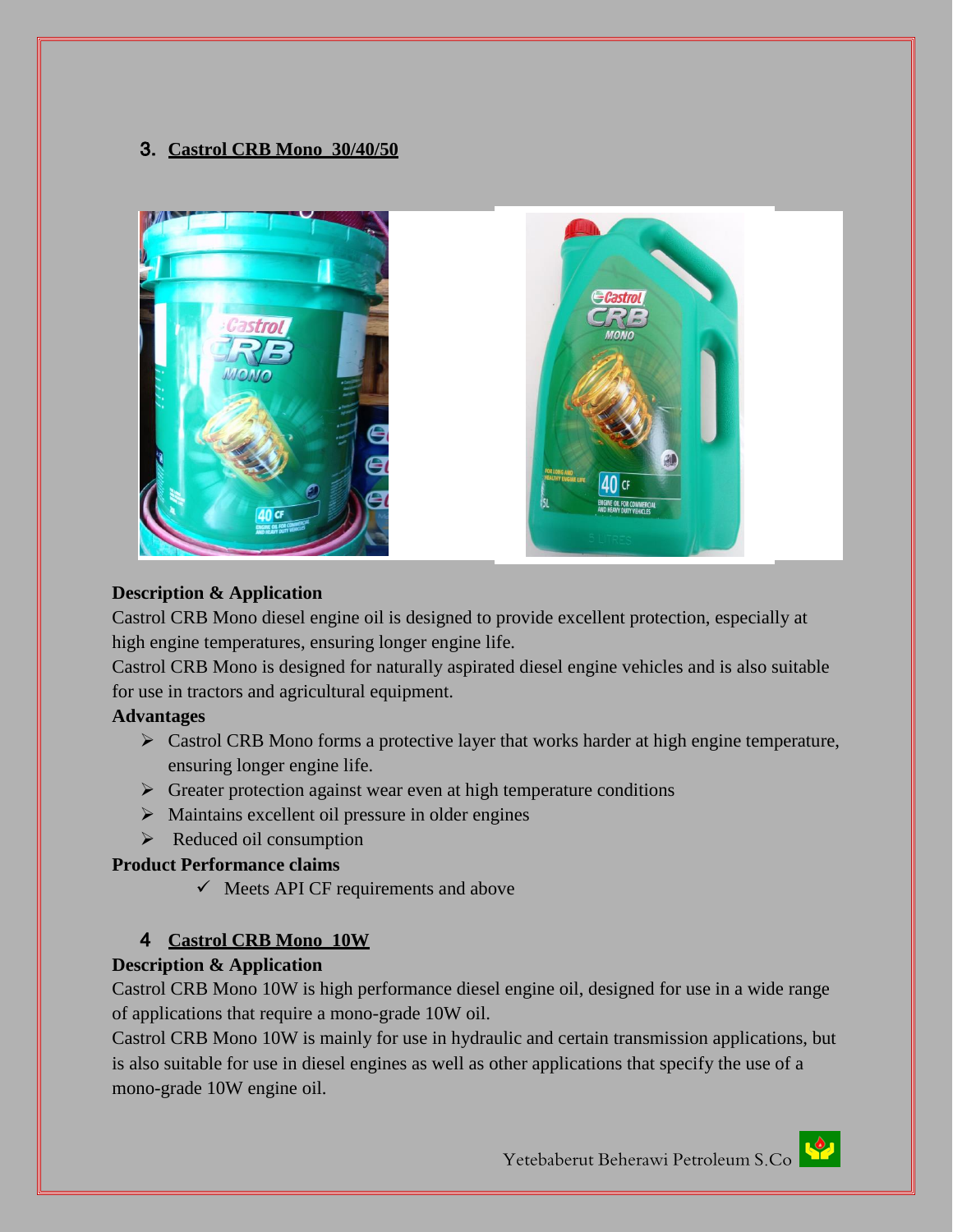## **Advantages**

- $\triangleright$  Castrol CRB Mono 10W forms a protective layer that works harder at high temperature, ensuring longer engine life.
- $\triangleright$  High levels of cleanliness and wear protection
- $\triangleright$  Excellent resistance to oxidation, minimizes deposits
- $\triangleright$  Wide range of applications

#### **Product Performance claims**

 $\checkmark$  Meets API CF requirements and above

#### **Castrol's 2-stroke Lubricants**

**Castrol 2T** 



## **Description & Application**

Castrol 2T is modern, mineral based 2-stroke oil designed to give good all round performance in most 2-stroke motor cycles and other small engine applications. Its low ash formula will help to protect against pre-ignition and provide good engine lubrication and cleanliness to maintain good compression and reliable engine startability though-out its life.

#### **Advantages**

- $\triangleright$  Mineral based 2-stroke motorcycle engine oil
- $\triangleright$  Good overall protection against deposits.

## **Product Performance claims**

 $\checkmark$  JASO FB

## **Castrol's Gear & Transmission Lubricants**

**1. Castrol Manual 90**

## **Description & Application**

Castrol Manual 90 is a manual transmission fluid & may be used in applications where API GL-4 performance is required

## **Advantages**

- $\triangleright$  Good thermal stability protects against deposit formation and oil thickening maintaining the life and performance of lubricant and transmission.
- $\triangleright$  Good anti-wear and load carrying characteristics extend the life of components. Improved low temperature protection and gear shifts compared to mono-grade products.

## **Product Performance claims**

 $\checkmark$  API GL-4

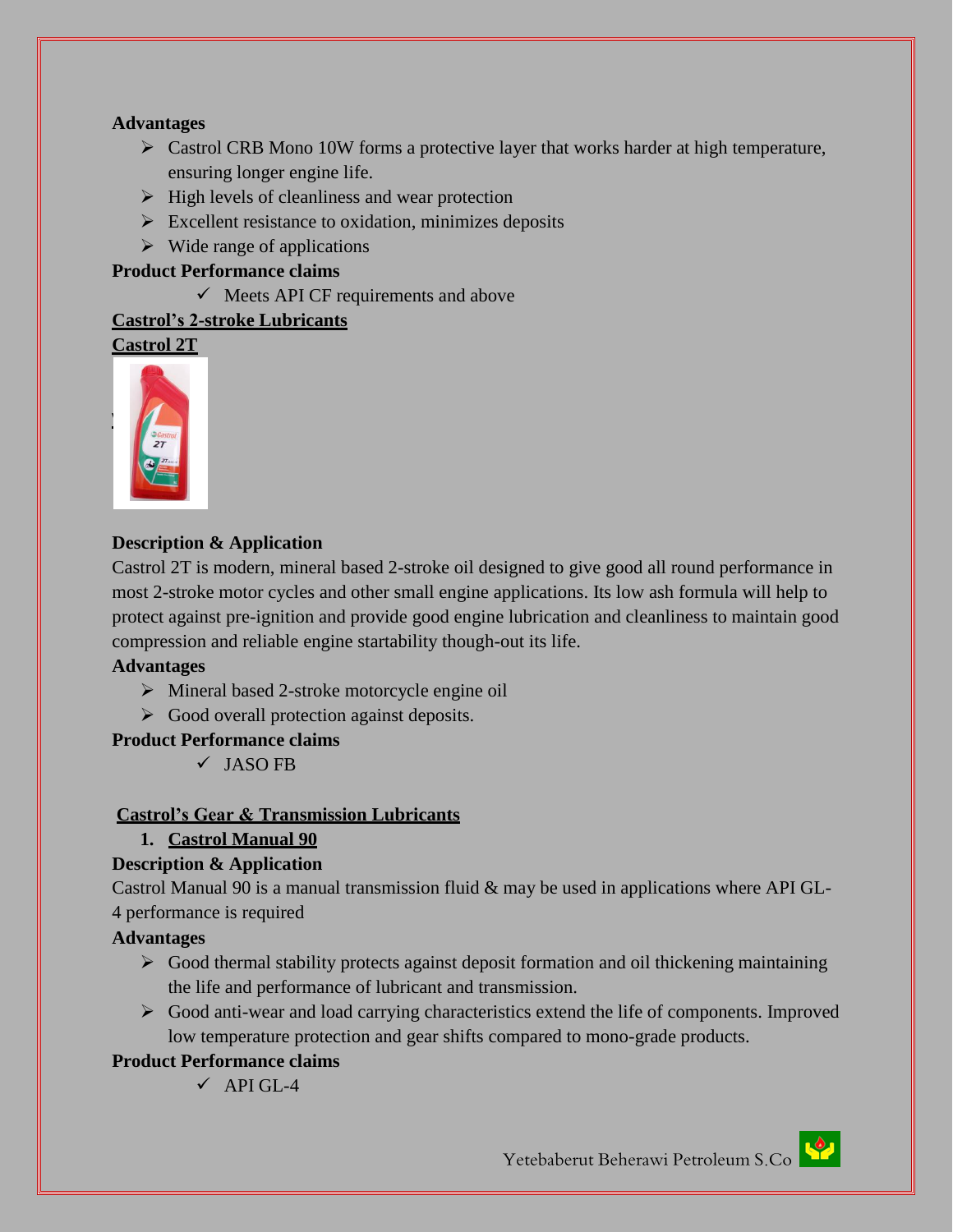# **2. Castrol Manual 140 Description & Application**



Castrol Manual 140 is a manual transmission fluid  $\&$  may be used in applications where API GL-4 performance is required

#### **Advantages**

- $\triangleright$  Good thermal stability protects against deposit formation and oil thickening maintaining the life and performance of lubricant and transmission.
- $\triangleright$  Good anti-wear and load carrying characteristics extend the life of components.

## **Product Performance claims**

 $\checkmark$  API GL-4

## **3. Castrol Axle EPX 80W-90/ 85W-140**

#### **Description & Application**

Castrol Axle EPX is a multi-purpose axle oil which may be used in differentials, final drives and other applications in passenger cars and commercial vehicles where API GL-5 performance is required. It is approved by ZF for use in a range of commercial applications including axles in off-road and agricultural equipment.

#### **Advantages**

- $\triangleright$  High load carrying capability ensures gear operating under high loads are protected prolonging component life.
- $\triangleright$  High film strength ensures protection against wear and shock loads.
- $\triangleright$  Good thermal/oxidation stability protects against the formation of deposits and oil thickening prolonging the life of components and lubricant.

#### **Product Performance claims Castrol Axle EPX 80W-90**

 $\checkmark$  API GL-5

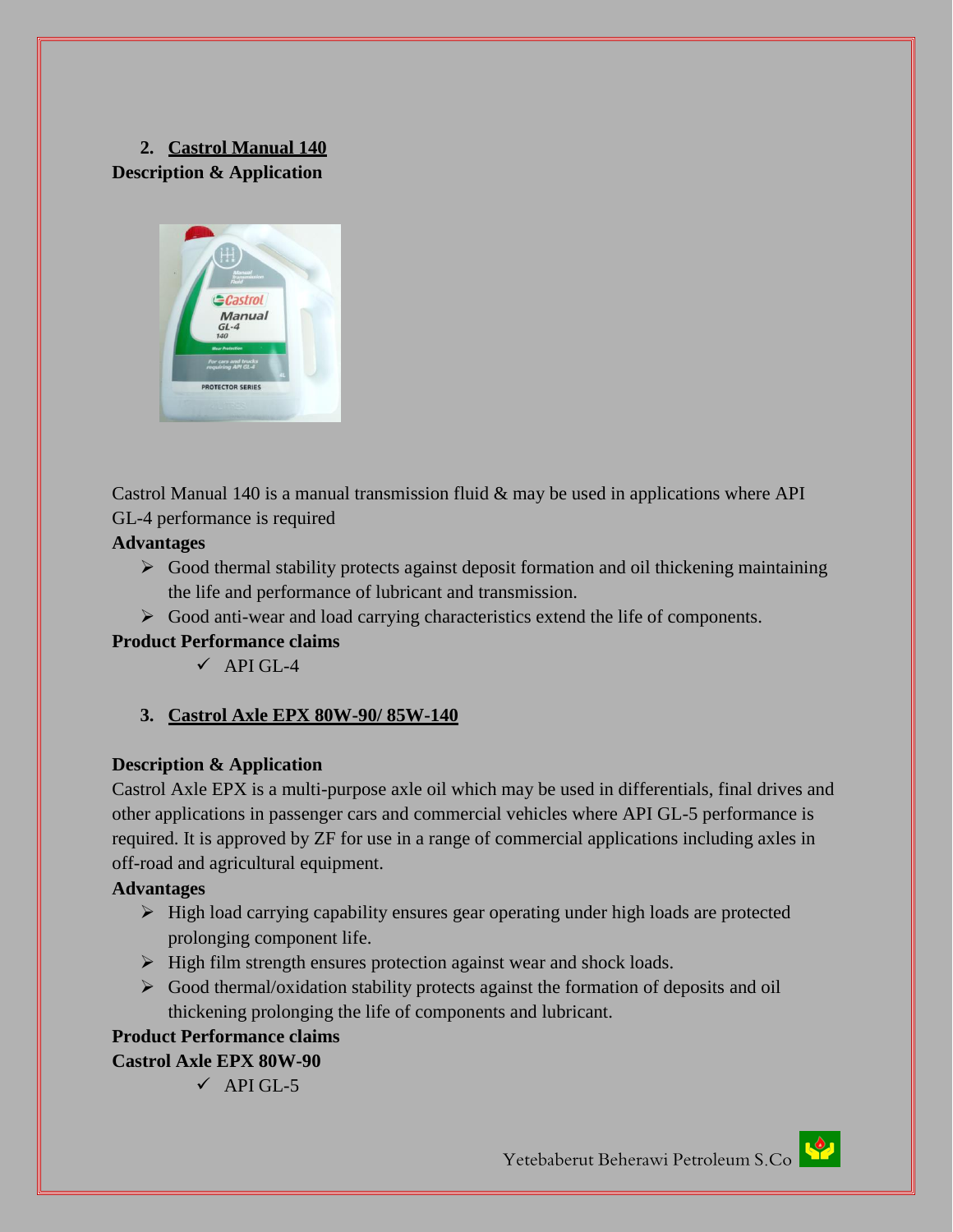$\checkmark$  Approved – ZF TE-ML 05A, 12E, 16B, 17B, 19B, 21A MAN 342 Typ M2 **Castrol Axle EPX 85W-140**

- $\checkmark$  API GL-5
- $\checkmark$  Approved ZF TE-ML 05A, 12E, 16D, 21A MAN 342 Typ M1

#### **Automatic Transmission Fluid**

#### **Castrol Transmax Dex III Multivehicle**



#### **Description & Application**

Castrol Transmax Dex III Multivehicle is a part synthetic automatic transmission fluid designed for use in GM automatic transmissions pre 2005 and Ford automatic transmissions built between 1983 and 1996, where Dexron <sup>®</sup> (II or III) or Mercon are required. This product is approved for in Allison heavy duty transmissions against TES 389. It is also approved for use in a wide range of European heavy duty automatic transmissions. It may be used in some power steering units.

#### **Advantages**

- $\triangleright$  Multiple manufacturer approvals make it suitable for wide ranging use.
- $\triangleright$  It is specifically formulated for high thermal stability and resistance to oxidation which protects against the formation of deposits and oil thickening prolonging the life of components and lubricant.
- $\triangleright$  Optimised friction characteristics provide smooth shifting and efficient power transfer.
- $\triangleright$  High viscosity index provides a stable viscosity over a wide temperature range for effective protection of transmissions and operation of power steering units.

#### **Product Performance claims**

 Allison C4, Allison TES 389, Meets Ford Mercon®, GM Dexron® IIIH, MAN 339 Z1, MAN 339 V1, MB-Approval 236.9, Voith H55.6335.xx, Volvo 97340, 97341, ZF TE-ML 04D, 14A

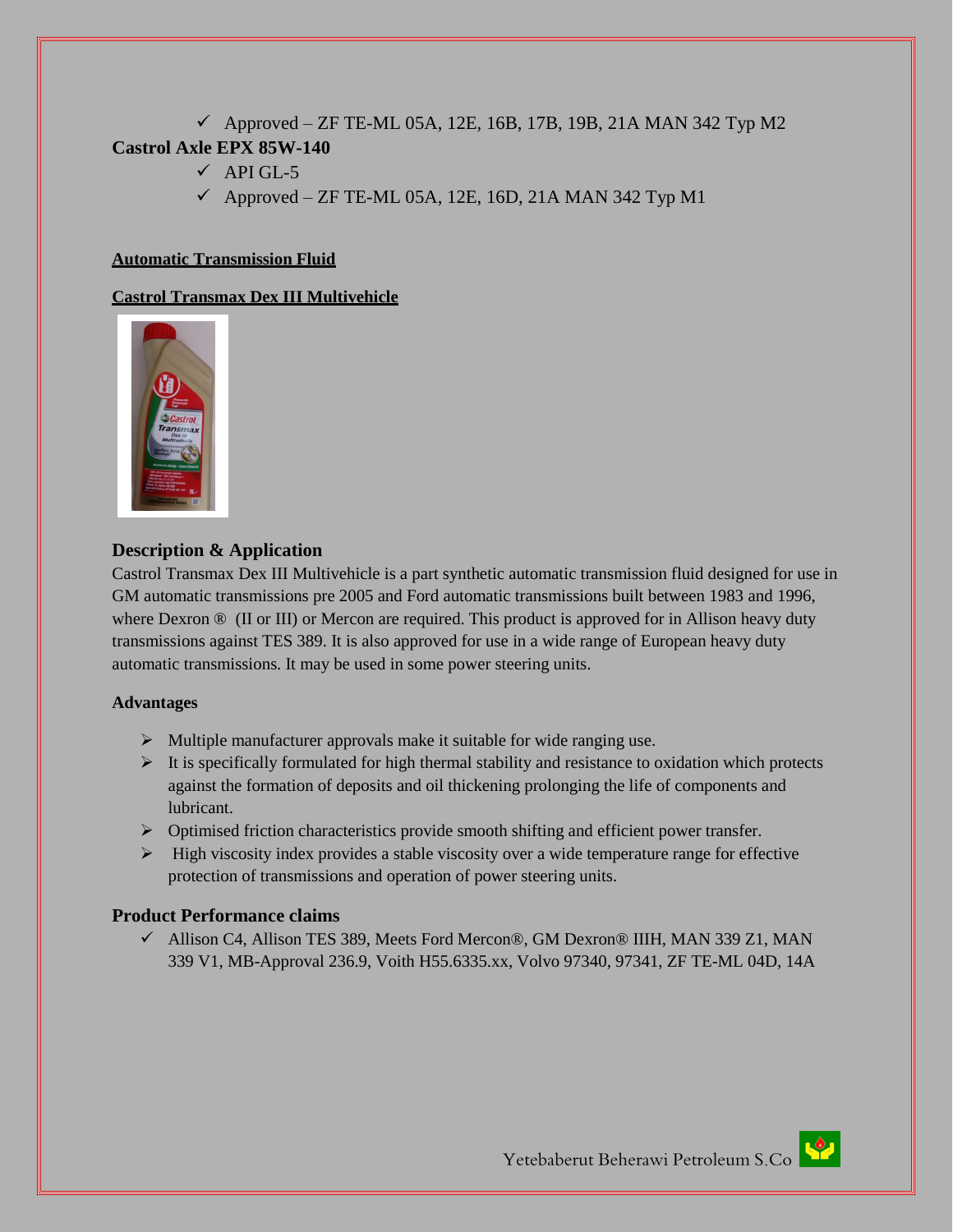#### **Brake Fluid**

#### **Castrol Brake Fluid DOT-4**



#### **Description & Application**

Castrol Brake Fluid DOT 4 is a high boiling synthetic brake fluid which far exceeds the requirements of the SAE J1703, SAE J1704, FMVSS 116 DOT 4, ISO 4925 and JIS K2233 specifications.

Castrol Brake Fluid DOT 4 is designed for use in brake systems particularly those which are exposed to extreme conditions.

#### **Advantages**

- $\triangleright$  This product has been formulated from mixed polyalkylene glycol ethers and borate esters together with other high performance additives and inhibitors which give ultimate system protection against the effects of corrosion and high temperature vapour lock.
- $\triangleright$  The formulation has been developed such that the vapor lock point can be sustained at a higher level than conventional glycol ether based fluids during the service life of the product.
- $\triangleright$  Castrol Brake Fluid DOT 4 is fully compatible with other fluids meeting FMVSS 116 DOT 3 and DOT 4 however, in order to maintain the superior performance characteristics of Castrol Brake Fluid DOT 4, avoid mixing with other brake fluid products.
- $\triangleright$  All conventional brake fluids deteriorate during use. It is strongly recommended that Castrol Brake Fluid DOT 4 should be changed according to the vehicle manufacturers advice. In the absence of such advice, a 2 year change period is recommended.

#### **Product Performance claims**

 $\checkmark$  JIS K2233, SAEJ1703, SAE J1704, ISO 4925 Class 4, FMVSS DOT 4.

#### **Coolant**

**1. Castrol Radicool SF**

#### **Description & Application**

Castrol Radicool SF is a long-life coolant based on monoethyleneglycol with advanced organic acid inhibitor technology. In contrast to traditional antifreeze coolants, Casrtol Radicool SF does not contain amines, nitrites, phosphates, silicates or other inorganic inhibitors.

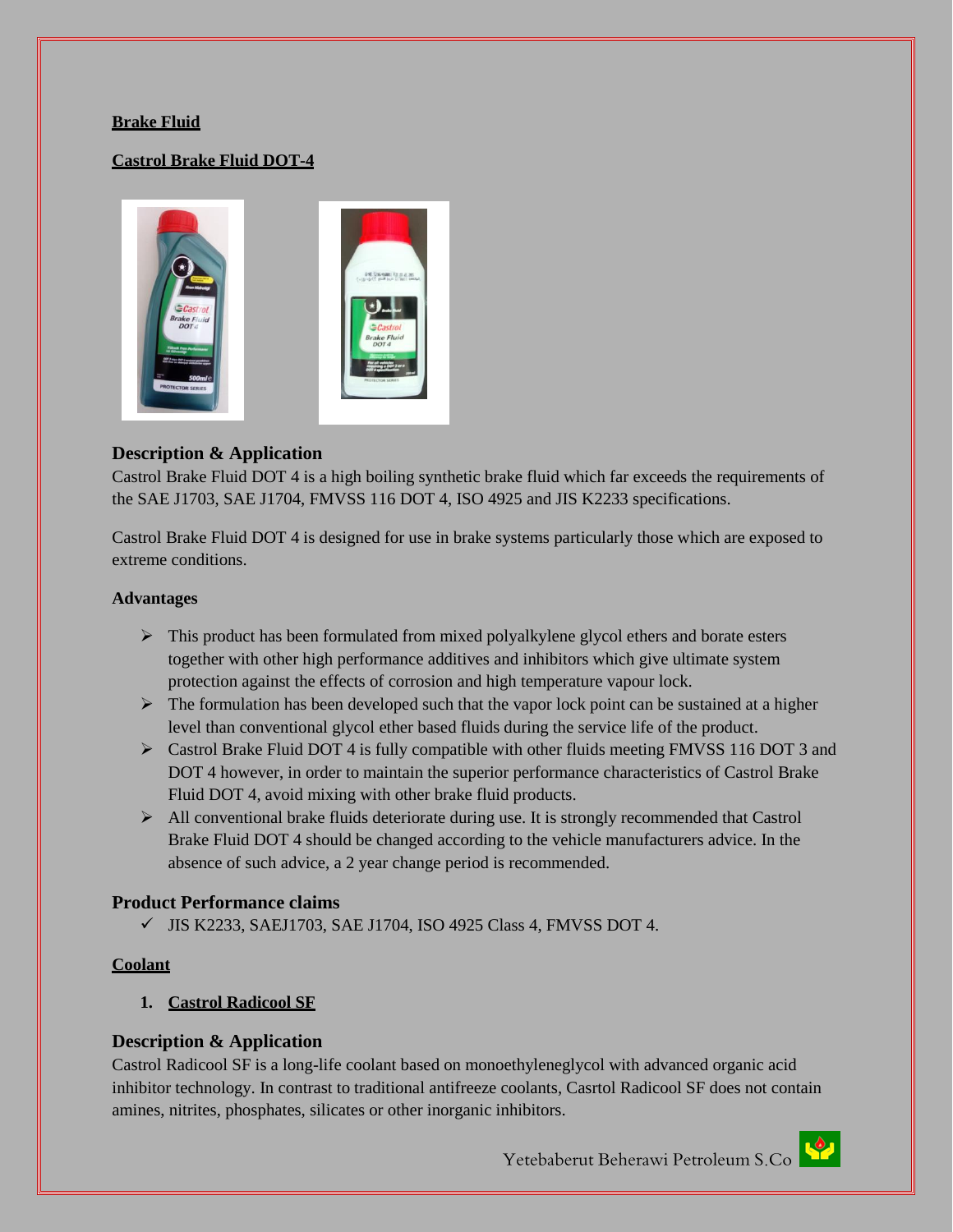Castrol Radicool SF provides excellent corrosion protection, particularly to those engines employing light metals. It is suitable for a wide range of vehicles including cars, trucks, and buses using both petrol and diesel engines. It is therefore particularly suitable for use in mixed fleets.

Castrol Radicool SF works over a wide operating temperature range for effective engine cooling in all climates.

#### **Advantages**

- $\triangleright$  The special inhibitor package used in Castrol Radicool SF enables longer drain intervals with excellent protection against corrosion, cooling system blockage, overheating and freezing. It is especially suitable for use in engines employing cast iron, aluminum, copper or combinations of these metals used in modern engine designs. It is also compatible with all standard rubber hoses, gaskets and seals used within the cooling system.
- $\triangleright$  Castrol Radicool SF possesses a longer operational life by allowing extended drain intervals of 3 years plus. Longer drain intervals means reduced cost and less possibility of harm to the environment. Castrol Radicool SF provides excellent protection against cavitation corrosion and effective water pump lubrication, reducing wear and noise.
- $\triangleright$  The additive technology used in Castrol Radicool SF prevents the build up of Calcium deposits (scale) from use of hard water, thereby reducing possibility of radiator blocking and restricted flow of coolant. This technology also improves the fluids heat transfer properties ensuring engines run at optimum temperatures.
- Castrol Radicool SF is approved by a number of OEM's including Mercedes Benz, Volkswagen, MAN and Ford. It is also recommended against the following vehicle manufacturer's specifications: General Motors GM 6277M, Deutz, Cummins IS series and N14 engines, Jenbacher, Komatsu, Renault Type D, Jaguar CMR 8229 and MTU MTL 5048 Series 2000C&I.
- Castrol Radicool SF contains a bittering agent to deter from accidental ingestion.

## **Product Performance claims**

- $\checkmark$  ASTM D3306(I), ASTM D4985, ASTM D6210, BS6580:2010, JIS K2234, MAN 324 Typ SNF, VW-TL-774F, FORD-WS-M97B44-D, MB-Approval 325.3
- **2. Castrol Radicool NF Premix**





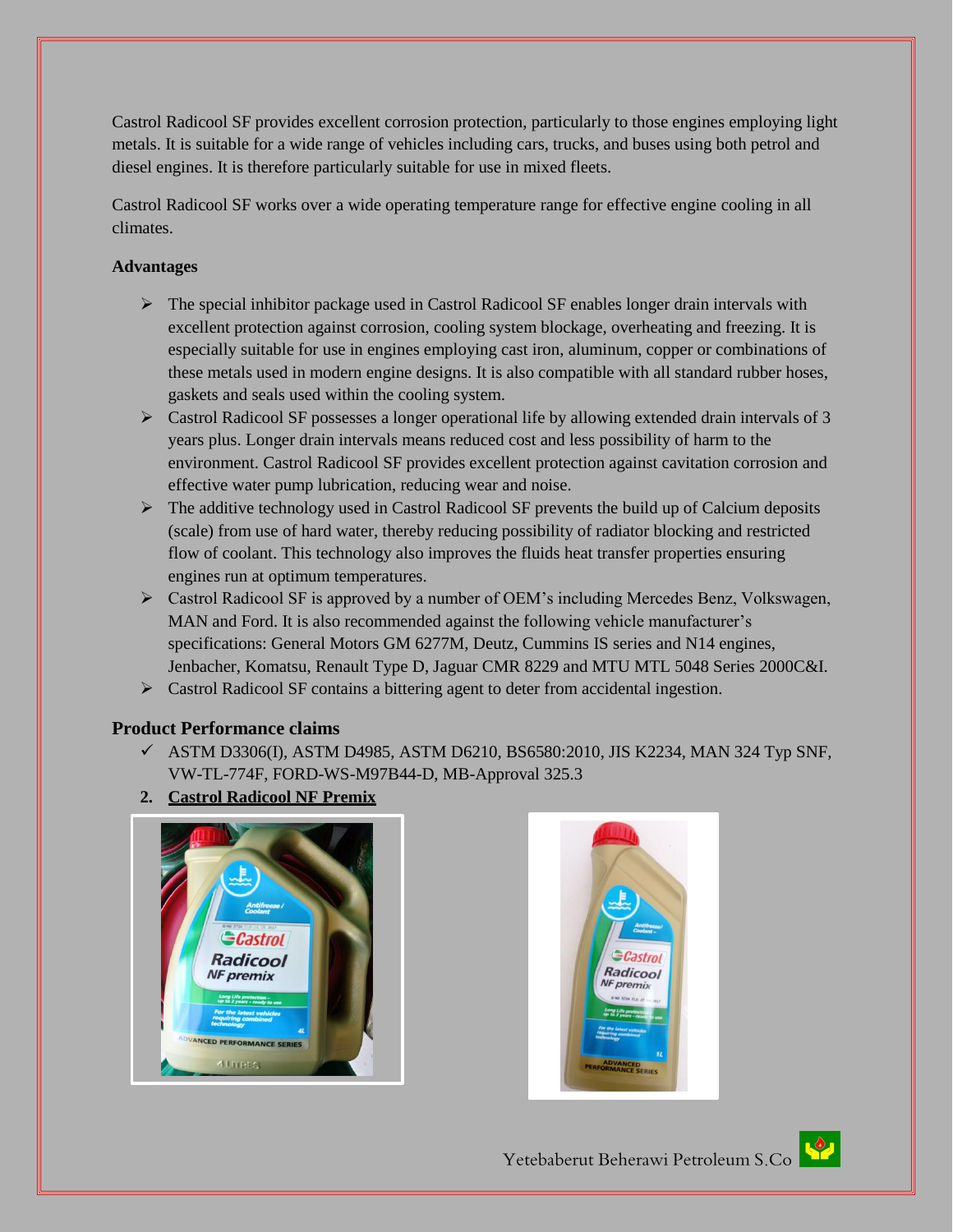#### **Description & Application**

Castrol Radicool NF Premix is a ready to use antifreeze coolant formulated using monoethylene glycol and selected additives, free from nitrite, amine and phosphate inhibitors. It uses hybrid technology for the modern performance engines of cars and trucks.

This product requires no customer dilution therefore ensures the correct concentration is always used.Castrol Radicool NF Premix provides year round protection against corrosion, and offers freezing protection down to  $-35^{\circ}$ C.

#### **Advantages**

- Castrol Radicool NF premix has been developed to meet the growing demand from engine and vehicle manufacturers for a higher performance coolant that minimizes environmental impact. It provides excellent protection against corrosion, and because it contains no phosphate, the problems of deposits in some modern performance engines are eliminated. In addition to providing excellent corrosion and low temperature protection, the use of the recommended level of antifreeze will significantly reduce the likelihood of wet cylinder liner pitting due to "cavitation erosion". Cavitation erosion is caused by the implosion of air bubbles present in the coolant and which are attracted to the liner outer surface. These bubbles implode, resulting in the removal of minute amounts of liner material – this, if allowed to continue unchecked, will result in liner porosity and severe engine damage.
	- OEM approvals
	- Protects for up to 3 years
	- Excellent low temperature protection
	- Provides excellent protection against corrosion
	- Efficient lubrication of water pumps
	- Compatible with conventional seal and hose materials used in engine cooling systems.
	- Contains bittering agent.

## **Product Performance claims**

 $\checkmark$  ASTM D3306(III), BS - BS6580:2010, MAN 324 Typ NF, MB-Approval 326.0, MTU MTL 5048

#### **Hydraulic Oil**

#### **Castrol Hyspin AWS 32/46/68**

## **Description & Application**

Castrol Hyspin AWS hydraulic oil range is based upon highly refined mineral oil enhanced with a stabilized zinc additive system.

Hyspin AWS has been specially formulated to provide good anti-wear and thermal stability performance using the very latest additive technology. The careful blend of additives with a high quality base stock ensures that Hyspin AWS has excellent hydrolytic and oxidative stability while exhibiting a minimal